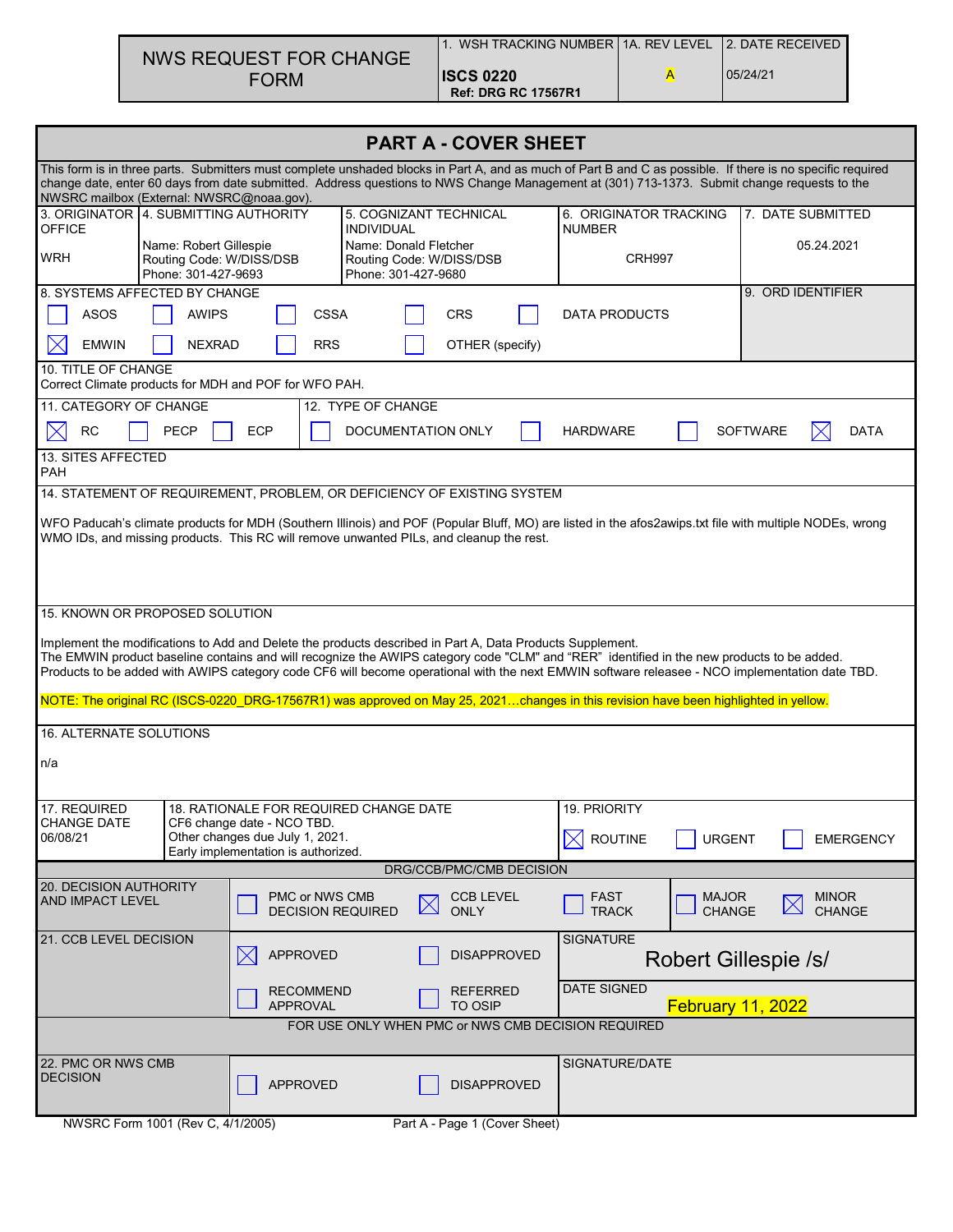| NWS REQUEST FOR CHANGE | √ WSH TRACKING NUMBER   1A. REV LEVEL Ⅰ2. DATE RECEIVED |          |
|------------------------|---------------------------------------------------------|----------|
| <b>FORM</b>            | <b>ISCS 0220</b><br><b>Ref: DRG RC 17567R1</b>          | 05/24/21 |

| PART A - DATA PRODUCTS SUPPLEMENT                           |                                      |                    |                                     |                           |                                |                                       |                    |                       |
|-------------------------------------------------------------|--------------------------------------|--------------------|-------------------------------------|---------------------------|--------------------------------|---------------------------------------|--------------------|-----------------------|
| This information is required for Data Products submissions. |                                      |                    |                                     |                           |                                |                                       |                    |                       |
|                                                             | 3. INTERNAL NWS USE ONLY             |                    | 4. PRODUCT SOURCE                   |                           |                                |                                       | 5. AWIPS DATA TYPE |                       |
| $\boxtimes$<br><b>YES</b><br><b>NO</b>                      |                                      |                    | <b>AWIPS</b>                        |                           |                                |                                       | text               |                       |
| 6A. NOTIFICATION<br>6B. CHANGE NOTICE NUMBER                |                                      |                    |                                     | 6C. ISSUE<br><b>DATE</b>  |                                |                                       | 6D. TEST DATE      | 6E. IMPLEMENT<br>DATE |
| <b>AWIPS</b><br>17567 Rev 1                                 |                                      |                    | May 19, 2021                        |                           | July 1, 2021                   |                                       |                    |                       |
| <b>EMWIN</b>                                                |                                      | 17567 Rev 1        |                                     |                           |                                | May 19, 2021                          |                    | July 1, 2021*         |
| <b>NWWS</b>                                                 |                                      | 17567 Rev 1        |                                     |                           |                                | May 19, 2021                          |                    | July 1, 2021          |
|                                                             |                                      |                    |                                     |                           |                                |                                       |                    |                       |
|                                                             |                                      |                    |                                     |                           |                                |                                       |                    |                       |
| ID                                                          | 7. NODE 8. AWIPS ID<br><b>NNNXXX</b> | 9. WMO HEADER      | 10. ADD<br><b>REV</b><br><b>DEL</b> | 11.<br><b>SEAS</b><br>Y/N | 12. CHAR PER 13.<br><b>MSG</b> | <b>FREQUENCY</b>                      | 14. NWSTG DISTR    |                       |
| <b>SDF</b>                                                  | CF6MDH                               | CXUS53 KPAH        | <b>ADD</b>                          | $\mathsf{N}$              | 5K                             | 1/Day                                 | Line 009: EMWIN    |                       |
| <b>SDF</b>                                                  | CF6POF                               | CXUS53 KPAH        | <b>ADD</b>                          | $\overline{N}$            | 5K                             | 1/Day                                 | Line 009: EMWIN    |                       |
| <b>SDF</b>                                                  | <b>CLMMDH</b>                        | <b>CXUS53 KPAH</b> | <b>ADD</b>                          | $\overline{\mathsf{N}}$   | 5K                             | 1/Month                               | Line 009: EMWIN    |                       |
| <b>SDF</b>                                                  | <b>CLMPOF</b>                        | <b>CXUS53 KPAH</b> | <b>ADD</b>                          | $\overline{N}$            | 5K                             | 1/Month                               | Line 009: EMWIN    |                       |
| <b>SDF</b>                                                  | <b>RERMDH</b>                        | SXUS73 KPAH        | <b>ADD</b>                          | $\overline{N}$            | 3K                             | 2/Day with<br>updates as<br>necessary | Line 009: EMWIN    |                       |
| <b>SDF</b>                                                  | <b>RERPOF</b>                        | SXUS73 KPAH        | <b>ADD</b>                          | N                         | $\overline{\mathsf{3K}}$       | 2/Day with<br>updates as<br>necessary | Line 009: EMWIN    |                       |
| <b>CHI</b>                                                  | <b>CLAMDH</b>                        | <b>CXUS53 KPAH</b> | DEL                                 |                           |                                |                                       | Line 009: EMWIN    |                       |
| CHI                                                         | <b>CLSMDH</b>                        | <b>CSUS53 KPAH</b> | DEL                                 |                           |                                |                                       | Line 009: EMWIN    |                       |
| STL                                                         | <b>CLAPOF</b>                        | CXUS53 KPAH        | DEL                                 |                           |                                |                                       | Line 009: EMWIN    |                       |
| <b>STL</b>                                                  | <b>CLSPOF</b>                        | <b>CXUS53 KPAH</b> | DEL                                 |                           |                                |                                       | Line 009: EMWIN    |                       |
|                                                             |                                      |                    |                                     |                           |                                |                                       |                    |                       |
|                                                             |                                      |                    |                                     |                           |                                |                                       |                    |                       |
|                                                             |                                      |                    |                                     |                           |                                |                                       |                    |                       |
|                                                             |                                      |                    |                                     |                           |                                |                                       |                    |                       |
|                                                             |                                      |                    |                                     |                           |                                |                                       |                    |                       |
|                                                             |                                      |                    |                                     |                           |                                |                                       |                    |                       |
|                                                             |                                      |                    |                                     |                           |                                |                                       |                    |                       |
|                                                             |                                      |                    |                                     |                           |                                |                                       |                    |                       |
|                                                             |                                      |                    |                                     |                           |                                |                                       |                    |                       |
|                                                             |                                      |                    |                                     |                           |                                |                                       |                    |                       |
|                                                             |                                      |                    |                                     |                           |                                |                                       |                    |                       |
|                                                             |                                      |                    |                                     |                           |                                |                                       |                    |                       |
|                                                             |                                      |                    |                                     |                           |                                |                                       |                    |                       |
|                                                             |                                      |                    |                                     |                           |                                |                                       |                    |                       |
|                                                             |                                      |                    |                                     |                           |                                |                                       |                    |                       |
|                                                             |                                      |                    |                                     |                           |                                |                                       |                    |                       |
|                                                             |                                      |                    |                                     |                           |                                |                                       |                    |                       |
|                                                             |                                      |                    |                                     |                           |                                |                                       |                    |                       |
|                                                             |                                      |                    |                                     |                           |                                |                                       |                    |                       |
|                                                             |                                      |                    |                                     |                           |                                |                                       |                    |                       |
|                                                             |                                      |                    |                                     |                           |                                |                                       |                    |                       |
|                                                             |                                      |                    |                                     |                           |                                |                                       |                    |                       |
|                                                             | $11100005$ $(0.01100005)$            |                    |                                     |                           | P: A, P, P: B, I, Q, I         |                                       |                    |                       |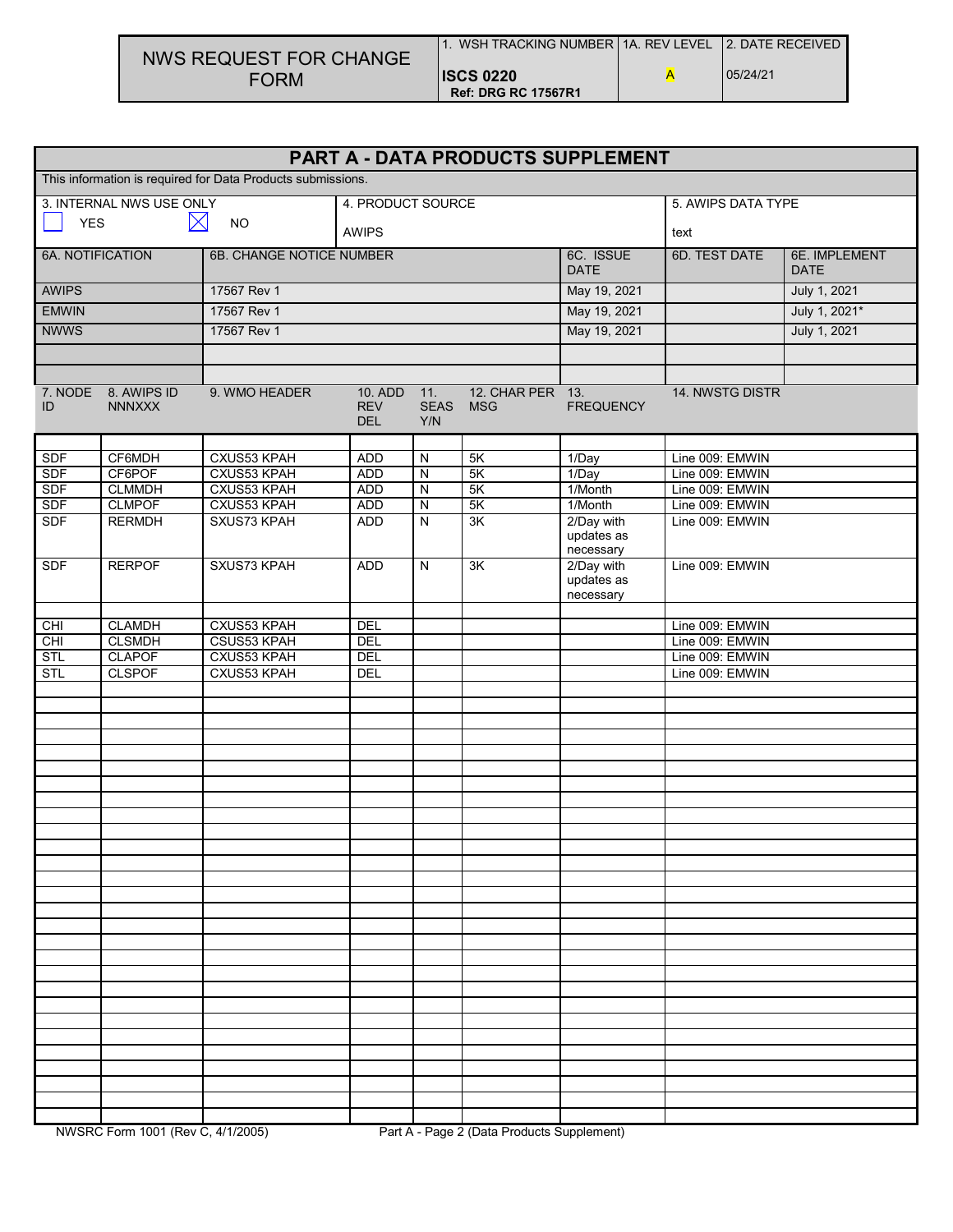|                                                                                                                          | <b>NWS REQUEST FOR CHANGE</b>                                                                                                             |  | 1. WSH TRACKING NUMBER   1A. REV LEVEL         |                                                 | <b>2. DATE RECEIVED</b>                                                 |  |  |  |  |  |
|--------------------------------------------------------------------------------------------------------------------------|-------------------------------------------------------------------------------------------------------------------------------------------|--|------------------------------------------------|-------------------------------------------------|-------------------------------------------------------------------------|--|--|--|--|--|
|                                                                                                                          | <b>FORM</b>                                                                                                                               |  | <b>ISCS 0220</b><br><b>Ref: DRG RC 17567R1</b> | A                                               | 05/24/21                                                                |  |  |  |  |  |
|                                                                                                                          |                                                                                                                                           |  |                                                |                                                 |                                                                         |  |  |  |  |  |
|                                                                                                                          | <b>PART C - CHANGE AND IMPLEMENTATION ACTIVITIES</b>                                                                                      |  |                                                |                                                 |                                                                         |  |  |  |  |  |
|                                                                                                                          | Submitters should propose implementation actions; WSH will assist with and supplement actions or required statements when necessary.      |  |                                                |                                                 |                                                                         |  |  |  |  |  |
|                                                                                                                          | 3. IMPLEMENTATION DOCUMENTS REQUIRED                                                                                                      |  |                                                |                                                 |                                                                         |  |  |  |  |  |
|                                                                                                                          | Software Release Notes<br><b>Engineering Modification Note</b>                                                                            |  |                                                | Other Document (Specify)                        |                                                                         |  |  |  |  |  |
|                                                                                                                          |                                                                                                                                           |  | ADDITIONAL IMPLEMENTATION INSTRUCTIONS         |                                                 |                                                                         |  |  |  |  |  |
|                                                                                                                          | 4. IMPLEMENTATION ACTIVITY REQUIRED                                                                                                       |  | 5. RESPONSIBLE<br>PERSON AND OFFICE            | <b>6. REQUIRED</b><br><b>COMPLETION</b><br>DATE | 7. DOCUMENT OR ACTION<br><b>REQUIRED TO VERIFY</b><br><b>COMPLETION</b> |  |  |  |  |  |
|                                                                                                                          | 1. Post this RC on the ISCS DRG web page.                                                                                                 |  | G. Banks - DISS/DSB                            | 05/28/21                                        | Notify Don Fletcher,<br>DISS/DSB, of completion.                        |  |  |  |  |  |
|                                                                                                                          | 2. Modify the EMWIN product baselines per description in Part A - Data<br>Products Supplement.                                            |  | D. Fletcher - DISS/DSB                         | 05/28/21                                        | Notify Don Fletcher,<br>DISS/DSB, of completion.                        |  |  |  |  |  |
|                                                                                                                          | 3. Modify the EMWIN switching directory per description in Part A - Data<br>Products Supplement.                                          |  | R. Robinson or W.<br>Smith - NCEP/CO/PMB       | 06/03/21                                        | Notify Don Fletcher,<br>DISS/DSB, of completion.                        |  |  |  |  |  |
| listed in Appendix A                                                                                                     | 4. Modify the EMWIN Text Product Catalog per the description of products                                                                  |  | G. Banks - DISS/DSB                            |                                                 | Notify Don Fletcher,<br>DISS/DST, of completion                         |  |  |  |  |  |
| release.                                                                                                                 | 5. Add the products listed in Appendix A to the operational EMWIN<br>dissemination service - requires EMWIN AWDS DB update / new software |  |                                                | <b>TBD</b>                                      | Notify Don Fletcher,<br>DISS/DST, of completion.                        |  |  |  |  |  |
|                                                                                                                          | 6. Verify the products have been modified in EMWIN Switching Directory.                                                                   |  | D. Fletcher - DISS/DSB                         | 06/04/21                                        | Notify Don Fletcher,<br>DISS/DSB, of completion.                        |  |  |  |  |  |
|                                                                                                                          | 7. Notify end users and workstations vendors of product changes under the<br>"Notifications" section on the ISCS Homepage.                |  | G. Banks - DISS/DSB                            | 06/04/21                                        | Notify Don Fletcher,<br>DISS/DSB, of completion.                        |  |  |  |  |  |
| 8. Notify the ISCE/EMWIN Program Manager and the NWS DRG<br><drgcm@noaa.gov> that the task is complete.</drgcm@noaa.gov> |                                                                                                                                           |  | D. Fletcher - DISS/DSB                         | 06/08/21                                        | Email EMWIN PM and NWS<br>DRG a notification of<br>completion           |  |  |  |  |  |
|                                                                                                                          |                                                                                                                                           |  |                                                |                                                 |                                                                         |  |  |  |  |  |
|                                                                                                                          |                                                                                                                                           |  |                                                |                                                 |                                                                         |  |  |  |  |  |

Г